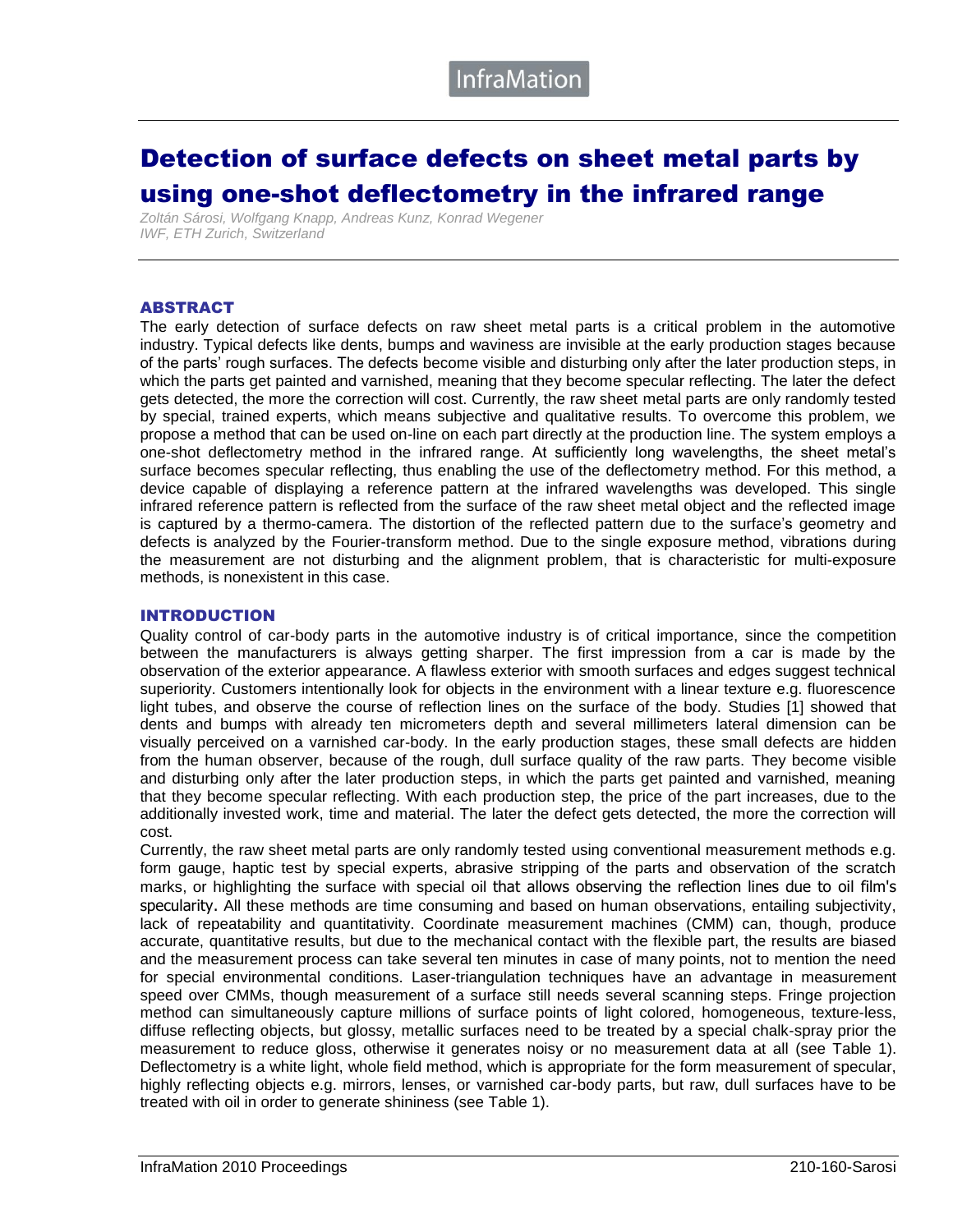### **InfraMatior**

The need for surface treatment like highlighting oil or chalk spray hinders the application of these methods in the mass production, as the parts have to be cleaned, homogeneously treated by the substance, which again has to be removed after the measurement. Due to the need for excessive use of such substances, these methods are neither economical nor ecological.

A new, whole-field measurement method is needed, which can measure a high number of points simultaneously of an untreated, raw, metal sheet, and can detect and numerically evaluate small deviations of the surface.



*Table 1: Surface treatments for fringe-projection and deflectometry method*

### DEFLECTOMETRY METHOD

Deflectometry method is actually an advanced, computer aided version of the human observation process of specular objects which we described previously. The method was first proposed by Ritter and Hahn [2] as an advanced version of the reflection moiré method. A reference pattern, usually consisting of several parallel stripes, is captured by a camera as being reflected from the test surface. Often, instead of the stripe pattern a cosine intensity patter is used, in order to increase the resolution. The pattern in the camera images is distorted due to the 3D geometry of the test object (see Figure 1a). Irregularities in the specimen's geometry deflect the reflected light beams by a twofold angle difference (see Figure 1b), which makes this method very sensible to local slope changes of the surface. Since most surface defects like dents, bumps and waviness have small height difference, which is distributed in a relatively large area, thus they are rather slope irregularities in the first place, the deflectometry method is ideal for their detection.



*Figure 1. Deflectometry method: a. 3D illustration object geometry is exaggerated in z direction for the illustration, b. 2D model*

Deflectometry method, unlike triangulation based techniques, can directly measure the surface's slope, that is a derivate of the height in case of continuous surfaces. If positions of the screen, object and the camera are known, the 3D height map of the object can be reconstructed if required, by integration of the slope values. Rose et. al [3] describe the advantages of the slope measuring techniques, primarily the deflectometry method, over the height measuring ones, in field of surface characterization and defect detection: since the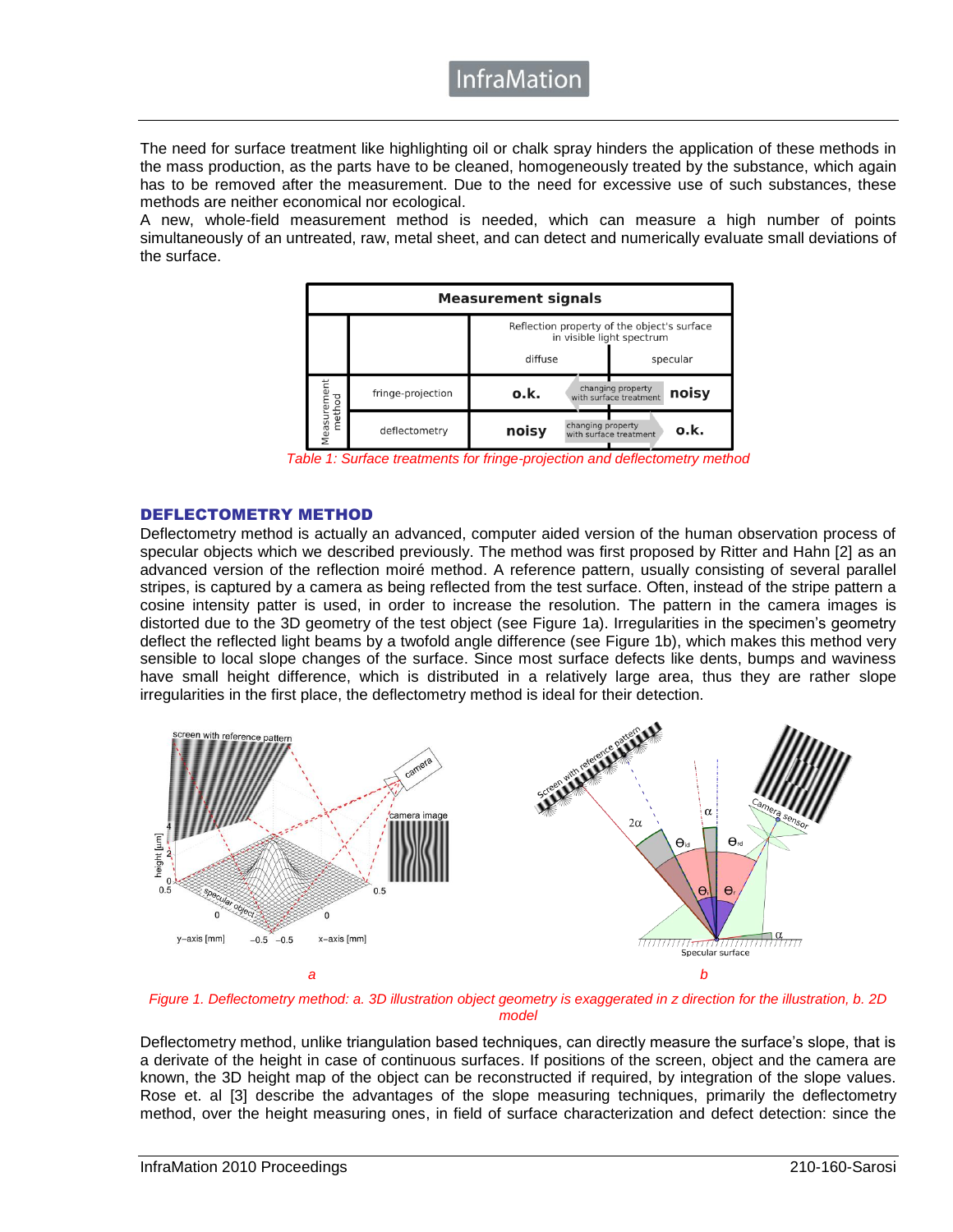height data are obtained through the integration of the slope data, this method acts as a low pass filter, reducing the measurement noise.

Deflectometry is the appropriate method for the detection of geometry defects on highly specular, mirroring surfaces (see Figure 2a) like optical components: lenses, mirrors [6], reflectors [7], or automotive glass [8], or varnished car-body [9].

The sensitivity of deflectometry system can be easily amplified by either increasing the number of the pattern's stripes or moving the screen backwards, away from the object. The achievable depth resolution of the deflectometry method is in the sub-μm range, even nm range is reported to be reachable [3,10].

#### PATTERN EVALUATION

For the evaluation of the light-rays' deflection, the end points of the rays on the screen have to be located by using a reference pattern. The most often used reference pattern is the fringe pattern: a pattern with many parallel stripes, whose intensity follows a periodic intensity cosine function that corresponds to the coordinates of the pattern  $(x, y)$ :

$$
i_0(x, y) = b(x, y) * \cos[2\pi f_0 + \varphi]
$$
 (1)

where  $i_0(x, y)$  is the intensity of the original pattern at x, y screen position,  $b(x, y)$  is the amplitude,  $f_0$  is the frequency and  $\varphi$  is the initial phase of the cosine function.

In order to calculate the deflection of the light- rays, the pattern's phase values for the camera pixels have to be evaluated. There are different methods for this task, the most wide spread are the phase-shift method (PSM), that is known from the interferometry, and the Fourier-transform method (FTM). PSM operates with a sequence of several instances of the same reference pattern, each shifted by a defined phase value, usually a fraction of a half period (π radians), and the camera captures an image of the object at each different phase. There are different versions of PSM based on the number (3-11) of patterns used for the evaluation. Since PSM needs a sequence of multiple images, care has to be taken, that the relative positions of the system's components: screen, object, and camera, stay constant during the capture of the whole image sequence, which needs vibration free environmental conditions. By the PSM, the evaluation of the phase values is done independently for each camera pixel, no coherence between the neighboring points is analyzed, and thus this method is noise sensitive.

The FTM was introduced by Takeda et al. [4], and Massig [5] used this method successfully for the evaluation of deflectometry data. FTM requires only a single camera image for the phase evaluation. All pixels of the camera image are analyzed together simultaneously as a whole, making this method robust against random noise or slight intensity changes in different spots of the image. Since the FTM can only obtain phase differences smaller than a period (-π…π), it has to be combined with a phase unwrapping method, in order to calculate larger phase shift values.

The camera image with the distorted, eventually noisy pattern can be written in the following form:

$$
i(x, y) = a(x, y) + b(x, y) * \cos[\phi(x, y)]
$$
 (2)

$$
\Phi(x, y) = 2\pi (f_{0x} + f_{0y}) + \varphi + \phi(x, y)
$$
\n(3)

where  $i(x, y)$  is the intensity of the camera image at x, y position,  $a(x, y)$  is the local background intensity eventually noise,  $b(x, y)$  is the amplitude and  $\Phi(x, y)$  is the local, distorted phase of the cosine function, that contains the undistorted carrier signal, described by its frequency  $f_{0x}$ ,  $f_{0y}$  in x and y direction, phase  $\varphi$  and the local phase shift  $\phi(x, y)$  due to the distortion of the pattern. The second part of equation 2 can be rewritten in complex form:

$$
b(x,y) * \cos[\Phi(x,y)] = b(x,y) * \frac{e^{i(\varphi + \phi(x,y))} + e^{-i(\varphi + \phi(x,y))}}{2} = c(x,y) + c^*(x,y) \tag{4}
$$

$$
c(x,y) = \frac{1}{2} b(x,y) e^{i(\varphi + \phi(x,y))}, \ c^*(x,y) = \frac{1}{2} b(x,y) e^{-i(\varphi + \phi(x,y))}
$$
(5)

where  $c^*(x, y)$  is the complex conjugate of  $c(x, y)$ . The camera image of the distorted reference pattern is transformed into the frequency domain via 2D Fourier-transformation: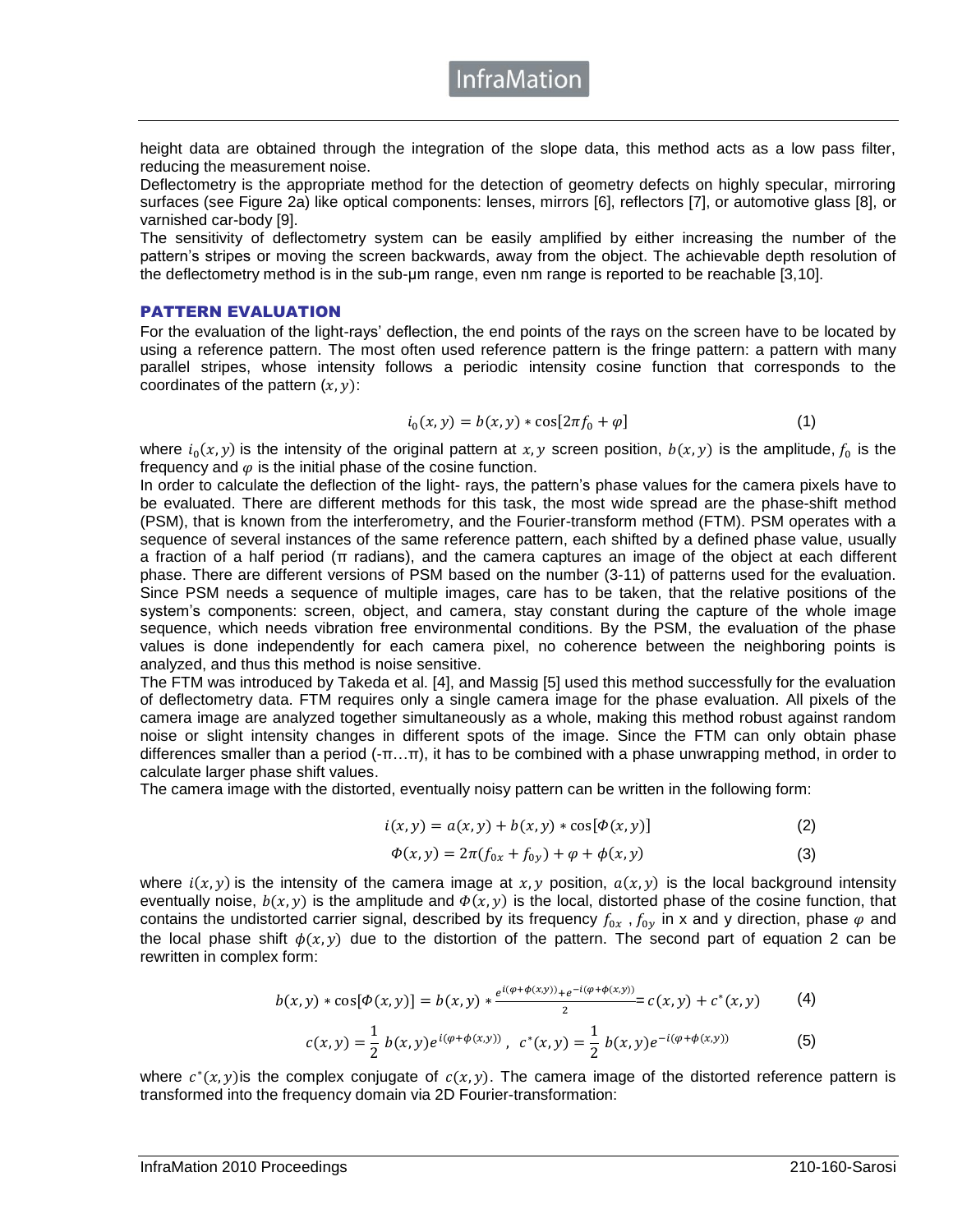$$
I(f_x, f_y) = A(f_x, f_y) + C(f_x - f_{0x}, f_y - f_{0y}) + C^*(f_x + f_{0x}, f_y + f_{0y})
$$
(6)

where  $I(f_x, f_y)$ ,  $A(f_x, f_y)$ ,  $C(f_x, f_y)$  and  $C^*(f_x, f_y)$  are the Fourier transformed of  $i(x, y)$ ,  $a(x, y)$ ,  $c(x, y)$  and  $c^*(x, y)$  in the frequency domain. At this step the background  $a(x, y)$ , local variations  $b(x, y)$ , carrier wave and noise can be separated from the signal, based on their different frequencies by extracting the first order spectrum: selecting the spectrum around  $(f_{0x}, f_{0y})$  and translating it to the origin to get  $C(f_x, f_y)$ .



*Figure 2: a: original reference pattern, b: camera image: noisy, distorted reference pattern, c: Fourier-spectrum of the camera image*

The extracted spectrum is then inverse Fourier transformed, in order to get  $c(x, y)$ , from which, after deducting the known constant  $\varphi$ , the distortion due to the objects geometry  $\varphi(x, y)$ , can be obtained as it is separated in the imaginary part:

$$
\log[c(x, y)] = \log\left[\frac{1}{2} b(x, y)\right] + i(\varphi + \phi(x, y))
$$
 (7)

The value of  $\phi(x, y)$  is wrapped between (-π and π), thus an unwrapping operation can be necessary in case of larger distortions. In Figure 3 the original camera image with the noisy, distorted pattern and the evaluated phase difference can be observed.



*Figure 3: a: Noisy, distorted pattern and b: its phase difference*

### SURFACE SCATTER

The deflectometry method requires specular reflecting surfaces. Observing a stripe pattern's reflection on a raw, aluminum, sheet metal surface, the camera image is blurred and noisy (see Figure 4b). With an increased display-object distance, which is necessary by larger object dimensions, the signal-to-noise ratio (SNR) of the pattern in the camera image worsens, till the signal is fully camouflaged by the noise, and thus even the noise tolerant FTM cannot be used anymore.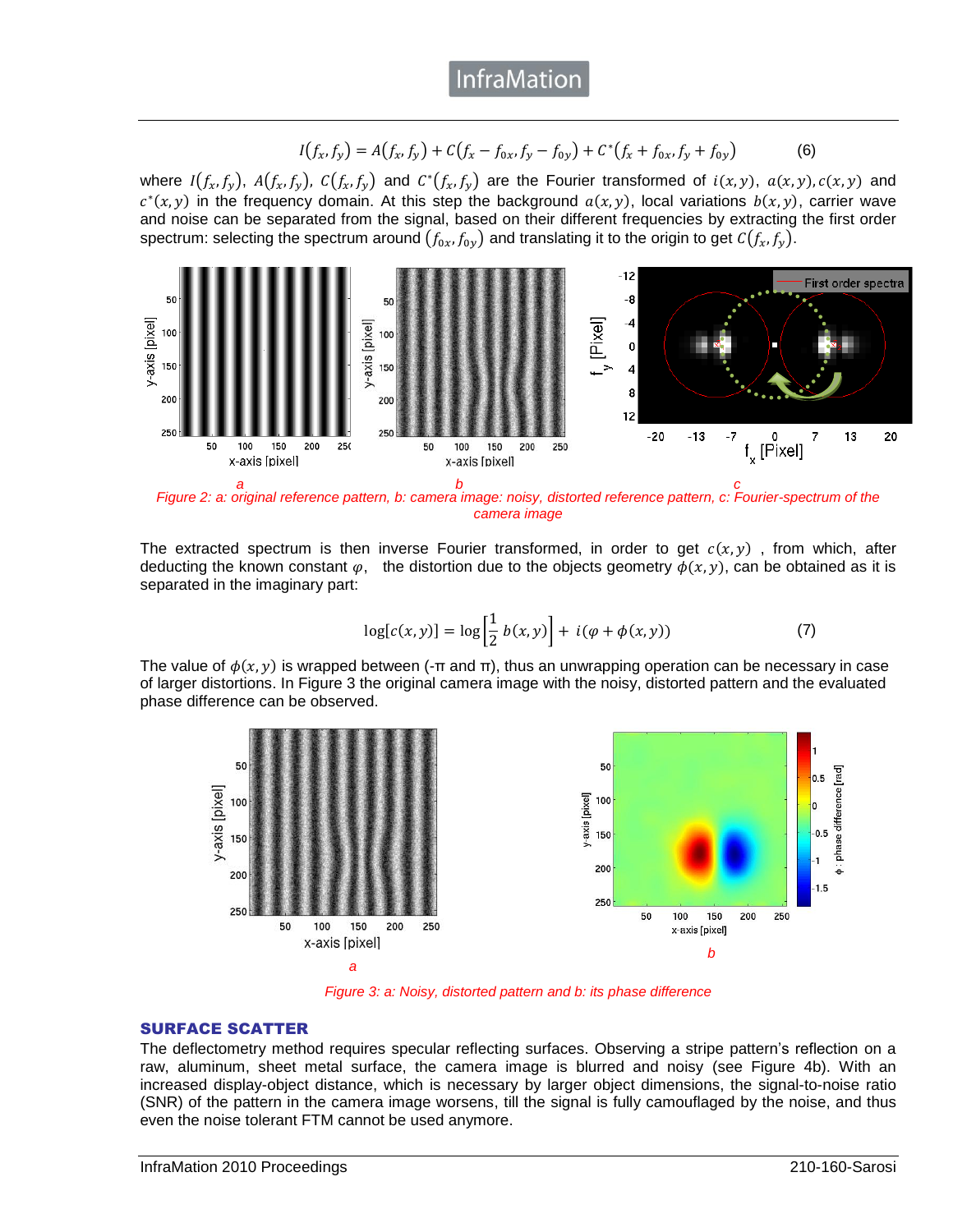# **InfraMatior**



Figure 4. Reflection of a stripe pattern, displayed on a TFT (Thin Film Transistor) monitor at a distance of 250mm, from: a. *specular steel and b. raw aluminum sheet;*

*c. evaluation of intensities in the camera picture along same camera lines (in case of raw aluminum the SNR is much lower than in case of specular steel)*

The blur in the camera image is due to the surface scatter of the test object, which depends on the microstructure of the specimen's surface and the wavelength of the light. At microscopic levels, every surface, even the smoothest ones, consist of countless, tiny, randomly directed planar facets (see Figure 5a), that scatter incident light-rays in various directions. As the surface height's irregularity and frequency of peaks and valleys increase, the slope of the facets gets steeper, thus the divergence of the reflected light-rays will be larger.

Examining a single beam, a divergence of the parallel beam can be observed, after reflection from a surface (see Figure 5b), the reflected intensity is distributed under a solid angle, which is rendered as a blurry spot in the camera image (see Figure 5c). The camera image is an aggregate of lots of individual light-beams, which reach the elements of the camera's sensors and induce electric signals, and thus creating the image. From the camera's point of view, the scattering surface acts as a low pass filter on the image of the reference pattern, and the scattered image of the single beam is the kernel of the filter, termed as point spread function (PSF). Depending on the degree of scatter, rays from adjacent areas of the surface fall on the same sensor element, the sensor detects their summed intensity, which can be calculated by convolution (see equation 8).

$$
i(x,y) = \int_{k=-\infty}^{\infty} \int_{l=-\infty}^{\infty} PSF(k,l) h(x-k,y-l) dk dl
$$
 (8)

where  $i(x, y)$  is the intensity detected by the camera at point  $(x, y)$ ,  $PSF(k, l)$  is the value of PSF at point  $(k, l)$ and  $h(x - k, y - l)$  is the intensity of the sharp image at point  $(x - k, y - l)$ . The PSF's size and distribution defines the filtering effect: the larger the area the PSF spreads on, the fainter and blurrier the resulted reflected image is. Since the PSF depends on the divergence of the beams, it also influenced by the distance between the camera and the scattering surface: The larger the distance between the camera and the object is, for example in case of a large object, the larger the PSF is, resulting a blurrier camera image.



*Figure 5. Scatter from rough surfaces: a. zoomed 2D scheme, b. 3D scatter of a light-beam (simulation), c. normalized distribution of intensity in a camera image reflected from a raw aluminum car-body*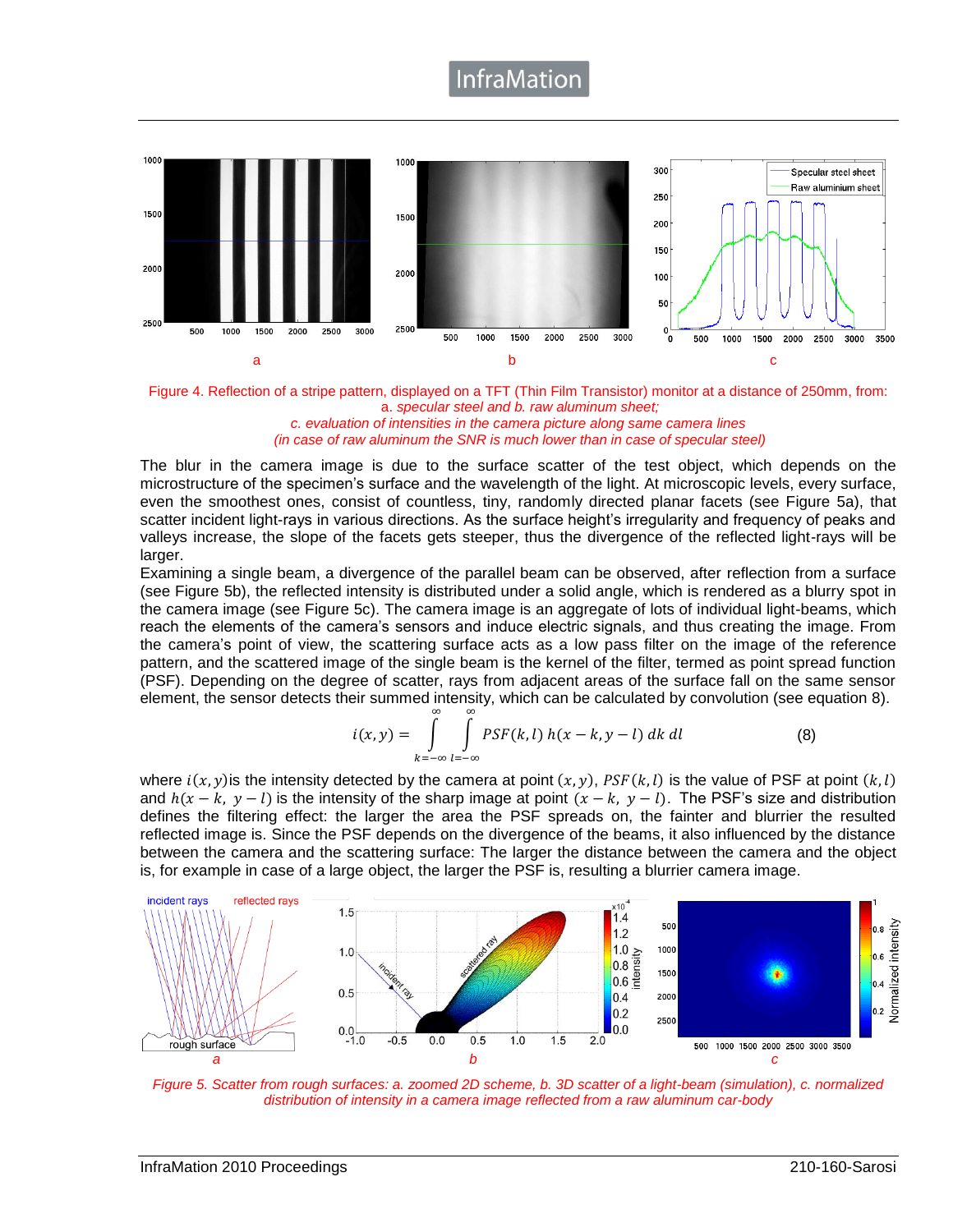# InfraMation

If the exact structure of the surface, i.e. each facet's direction, is known, the course of every single reflected light-ray can be determined. This kind of evaluation is very laborious, requires very precise measurements, and the scatter varies slightly at different positions of the surface. The microstructure of the surface is usually described by statistical parameters, like the RMS- (or  $R_q$ )-roughness (root mean square roughness), RMSslope (m), correlation length (τ) and probability distribution of the height irregularities, just to mention some of the most relevant ones that influence the facets' directions. The search for the correspondence between the statistical surface parameters and the scatter is the topic of many research studies. There are many different scatter models; some of them were made for rendering visually pleasing computer generated scenes, some for making physically correct calculations. We made beam scatter simulations using the He-Torrance-Sillion-Greenberg model [13] that is considered to be one of the most complex and physically correct one (see Figure 6). The scattered intensity of the reflected beam was simulated as it would be seen by a camera at a given distance, i.e. the PSF. It can be seen from the simulations that the scattering not only depends on the surface roughness parameters, but also on the wavelength of light, thus the increased degree of the scatter due to the roughness can be compensated by using longer wavelengths.



*Figure 6: Simulation of scatter from surfaces with different roughness and at different wavelengths (additional sub-figures by column N1 magnification factor: 11.6x)*

We also investigated the scatter of laser-beams via experiments with different wavelengths (red: 650nm and blue-violet: 405nm) from surfaces with different roughness. Among the tested specimens were different aluminum and steel parts. In Figure 7, a selection of 3 plain-ground steel roughness standards, so called Rugotests, can be seen with increasing roughness classes N1-N3. The parts were illuminated by a laser beam under a small 5° incident angle, the scattered beam fell on a white sheet of paper, which was captured by a digital camera. The exposure time and aperture of the camera was adjusted to the maximal intensity of the scattered beam, in order to avoid overexposed areas. The intensity of the captured images was normalized, in order to eliminate differences due to the intensity fluctuations of the beam. The results in Figure 7 are asymmetric due to the anisotropy of the ground surfaces; isotropic samples have central symmetric intensity distribution, like the ones in Figure 5c and Figure 6. From the results it can be seen as expected based on the simulations, that the degree of scatter increases with the height irregularity of the surface, and decreases with the wavelength of the beam.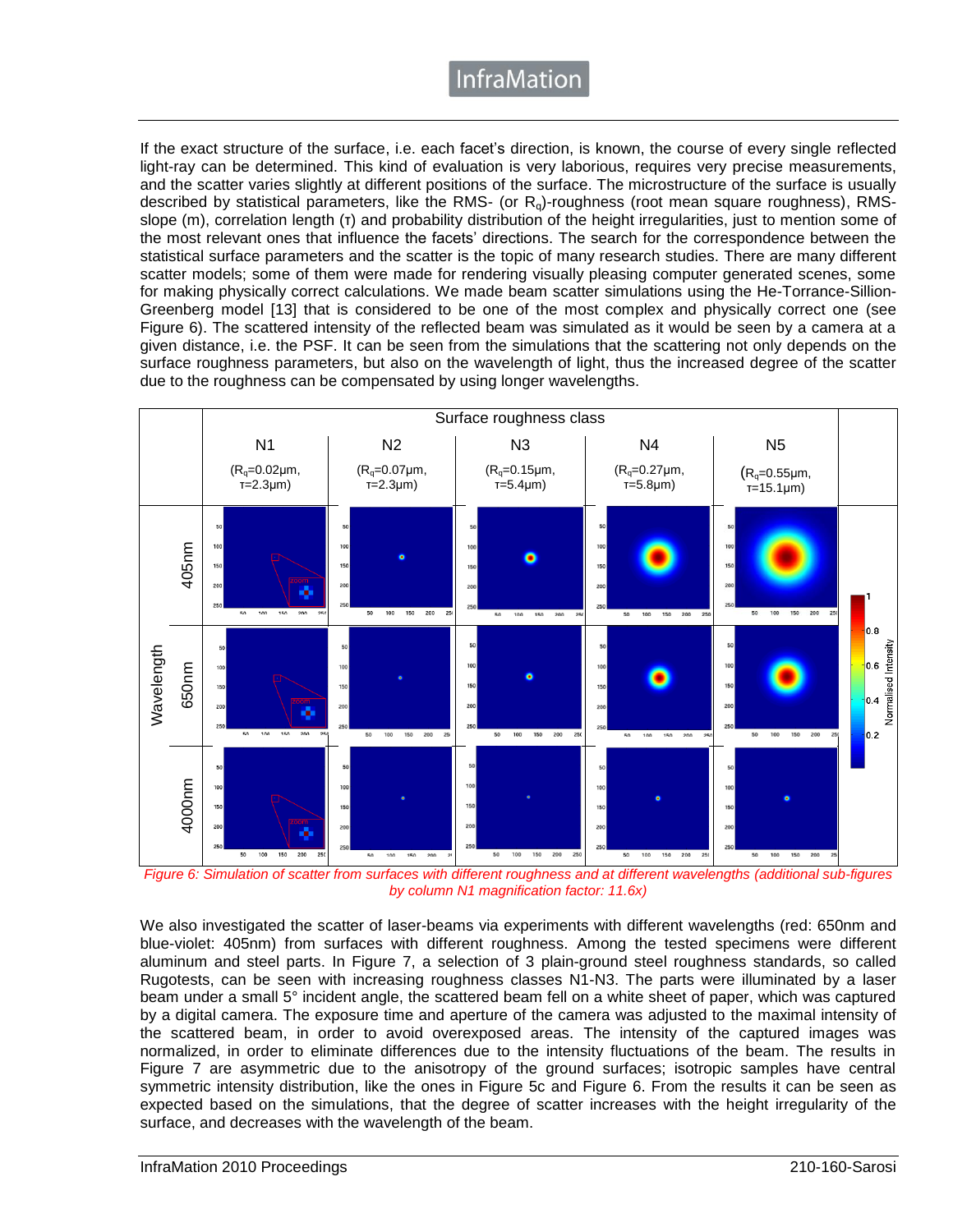# **InfraMation**



*Figure 7: Scatter of laser beam at two different wavelengths (405nm and 650nm) from surfaces with different roughness, (additional sub-figure by column N1 and N2 magnification factor: 5x)*

Measurements in the MWIR (Medium Wave Infrared) spectrum between 3.2 and 5μm wavelength were also made by using a thermo camera and a calibrated "Hohlraumstrahler" source. We measured the reflected radiation in a small solid angle, complying the specular reflection. The tests were made with the same parts that we used for the laser scatter tests. It was found, that in case of samples, where the RMS-roughness was smaller than 1/10th part of the light's wavelength, the blur of the camera image was negligible. It agrees with the Rayleigh smoothness criterion: according to Rayleigh, the ratio between the wavelength of the light and the surface roughness for a smooth surface has to be larger than the following:

$$
R_q < \frac{\lambda}{8 \cos \theta} \tag{9}
$$

Where  $R_q$  is RMS roughness of the surface,  $\lambda$  is the wavelength of light, and  $\theta$  is the incident angle. If the wavelength of the light is much longer than the height irregularities of the surface, the scattering will be negligible and the surface can be considered smooth at that wavelength.

For more details about the reflection tests in the MWIR spectrum, please read 210-243-Sarosi [11].

### DEFLECTOMETRY IN THE INFRARED SPECTRUM

In order to reduce the filtering effect on the camera image, and to improve the SNR of the reference pattern's image reflected from a large, rough surface, without using highlighting oil or other additional substances, the spectrum of the light used for the investigation has to be shifted from the visible to infrared spectrum. Both an imaging and a display device, capable of working at longer, infrared wavelengths, are needed for this kind of measurements. Nowadays, a wide range of infrared or thermo cameras are available, working at mainly in the MWIR (Medium Wave Infrared) and LWIR (Long Wave Infrared) atmospheric, infrared-windows between 3- 5μm and 8-14μm. Beside the camera, a display device, capable of producing high-contrast images in the camera's spectrum, is also needed.

Horbach [12] first used the increased specular reflectance of raw car-body parts in the LWIR range to make deflectometry measurements with a mechanically moved, static reference pattern. Static patterns are not very complicated to make, either the temperature, emissivity or transmittance of the display has to be changed according to the pattern in order to have an observable pattern in the infrared image. The drawback of these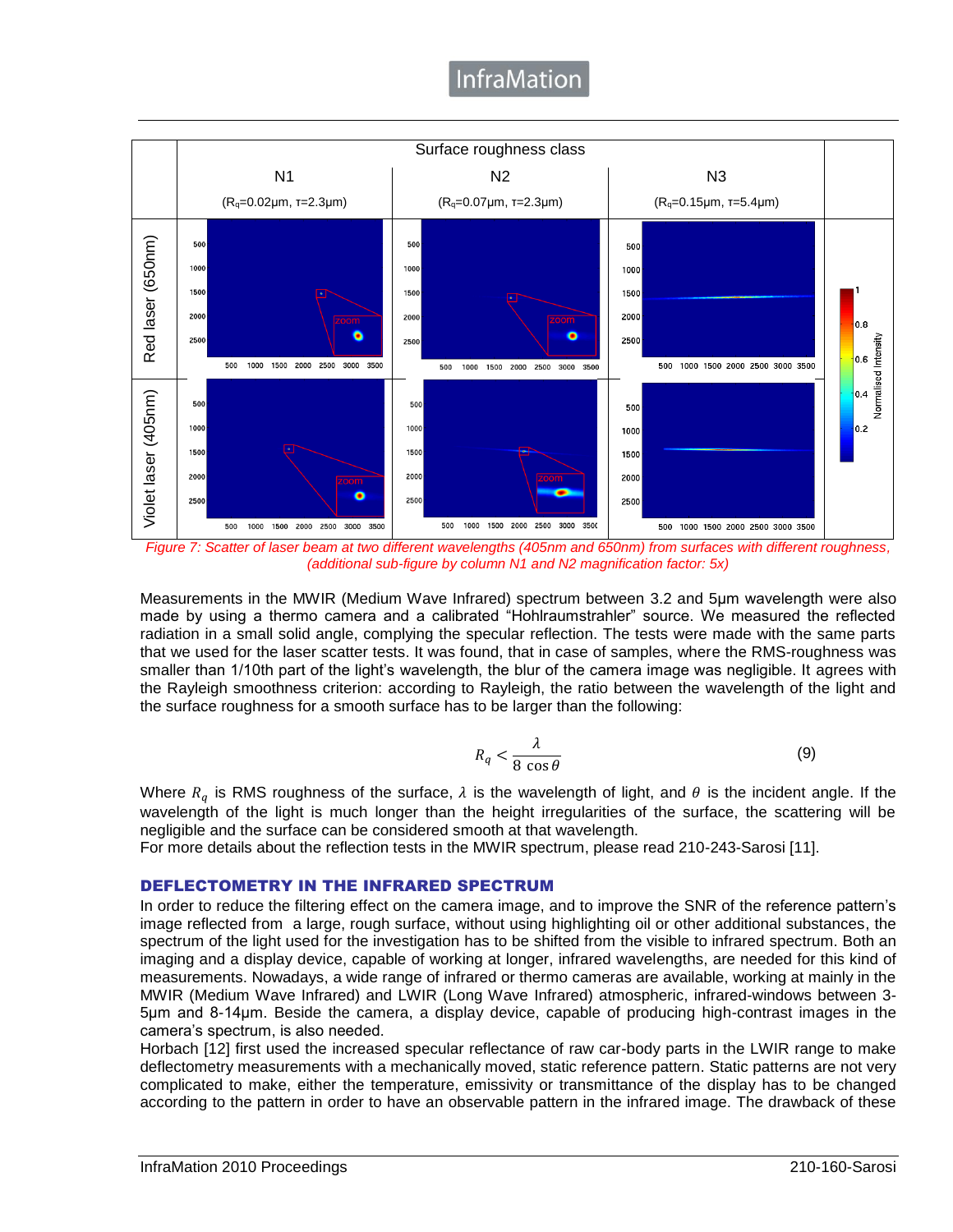techniques is that they can only display a static pattern: neither the texture nor the wavelength of the pattern can be changed.

In the visible range, there are many different, computer controlled display techniques: CRT (Cathode Ray Tube), TFT (Thin Film Transistor), plasma or projectors with screens, that can be used with deflectometry systems, though in the infrared range similar devices are not commercially available, since their only application field is in the military: testing the sensors and electronics of heat seeking missiles. We tested many different visible display techniques for infrared radiation (see Figure 8). A stripe pattern was displayed on each device. Unfortunately, no pattern was visible in case of CRT and TFT monitors, and in case of the plasma display the difference between the different lines was also negligible.



*Figure 8: Commercial displays in infrared spectrum a: CRT b: TFT c: Plasma*

We also made experiments with small test arrays of different electronic components: white LED (Light Emitting Diodes), SMD (Surface Mount Device) resistors and micro incandescent light bulbs (see Figure 9). The advantage of such a custom made constructions is, that using an electronic controller the current on the individual components of the array can be adjusted, thus the texture and the wavelength of the pattern can be changed easily and promptly.



*Figure 9: Different arrays of electronic components and their infrared image: a,d: white LED, b,d,e: SMD resistors, (d: without, e: with mask), c,f: mini light bulb*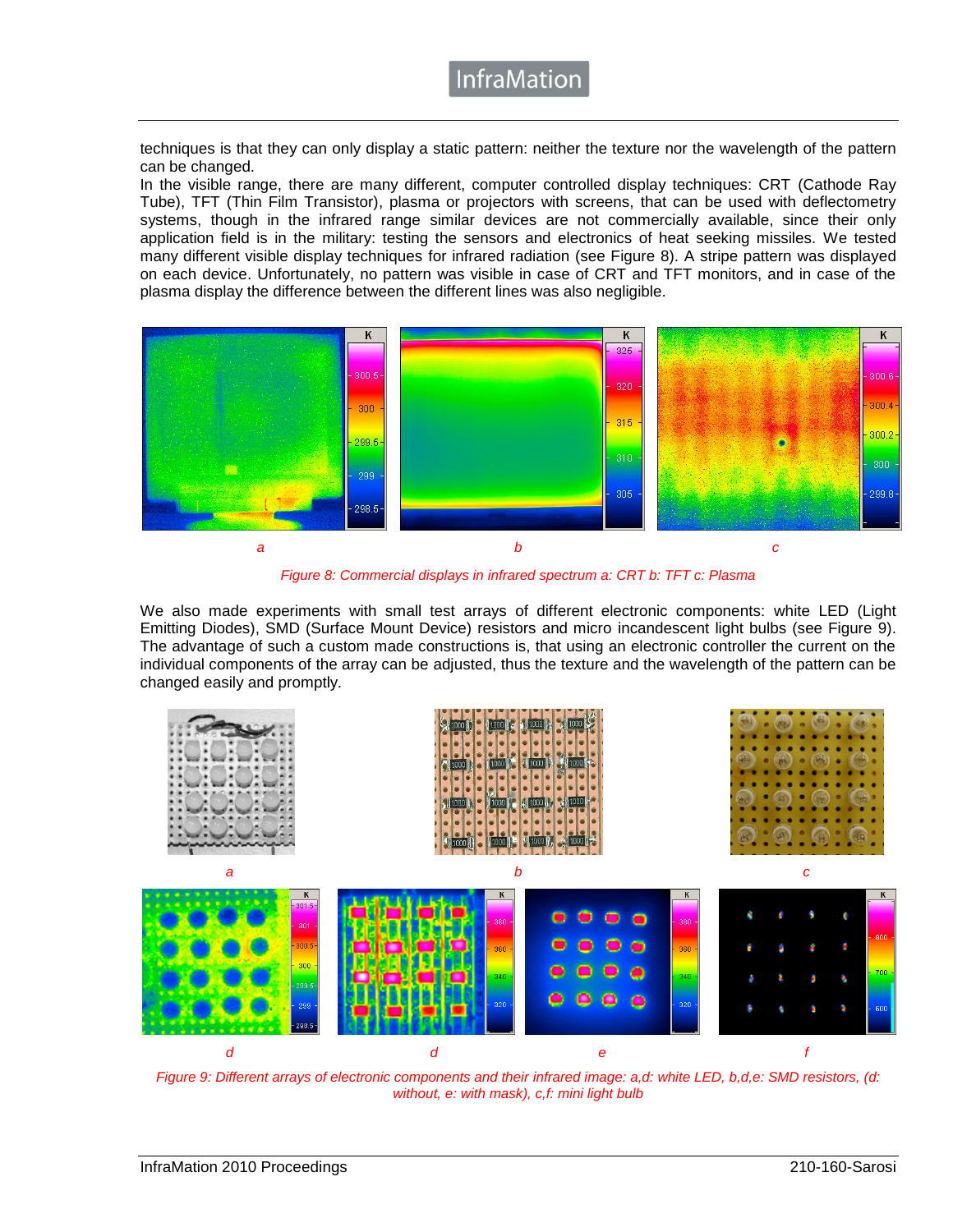**InfraMatior** 

We found that in case of the LEDs the background produced more radiation than the LEDs itself due to the current (100mA) flowing through the wires on the backside of the panel. The SMD resistors can be heated slightly over 390K, but due to the current flow, and the heat convection of the copper wires on the panel, the background is also heated, spoiling the contrast of the pattern. Fortunately this can be easily solved by using a mask in front of the array. The highest temperature difference (>300K) was reached by using mini, incandescent light bulbs.

### EXPERIMENTS

We made experiments with a prototype IR display, consisting of a small matrix of incandescent light bulbs. The display was first tested from a distance of 40cm with a smooth gold plate in the visible spectrum (Figure 10a): the reflected image was clear and sharp, the first order spectra were clearly outstanding in the Fourierdomain. The same display was used from the same distance with a raw, aluminum, car-body part (Figure 10b). Here the matrix structure is not visible anymore, neither in the image nor in the frequency domain. The same sample was tested with the same display using a thermo camera at the wavelength 3.4-5µm: the matrix structure of the display appears, though not as clear as in case of the smooth gold plate, but still recognizable (Figure 10c). Using a thermo camera working at longer wavelengths, for example in the LWIR spectrum, even better results: higher contrast and sharper reflection images are expected due to the reduced scatter.



*Figure 10. Reflection from a: smooth gold plate in visible spectrum, b: raw, aluminum car-body in visible spectrum, c: same as b. in MWIR spectrum*

### SUMMARY AND OUTLOOK

Deflectometry is the appropriate method for the quick detection of small surface defects on large, smooth, specular reflecting objects, i.e. varnished car-body parts. Raw, unfinished car-body parts have a rough surface that scatters visible light. We use a thermo camera and a display capable of working in the infrared spectrum in order to shift the working spectrum to longer wavelengths, where the scatter of the surface is reduced, thus enabling the work with the deflectometry method. This way, the surface defects can be detected in the early stages of the manufacturing process, hence saving considerably time and costs. By applying the Fourier transform method, the evaluation of the measurement data can be made using a single exposure, increasing the vibration and noise tolerance of the system, which is vital in industrial environments. We are currently working on a large sized, dynamic, computer controlled infrared display to be able to make tests with real car-body parts. Comparative tests between the PSM and FTM methods will also follow to evaluate the noise tolerance, speed, vibration sensitivity of the two different methods. Substituting the MWIR camera by an LWIR model, we expect even better results in case of rough surfaces due to the reduced scatter.

#### REFERENCES

[1] Kühn B, Hrabal V, Brückner S, Lang GK, Traue HC. Physiologie und Psychologie der Wahrnehmung von Geometriefehlern auf Karosserieoberflächen. Universität Ulm; 1994.

[2] Ritter R, Hahn R. Contribution to analysis of the reflection grating method. Optics and Lasers in Engineering. 1983;4(1):13-24.